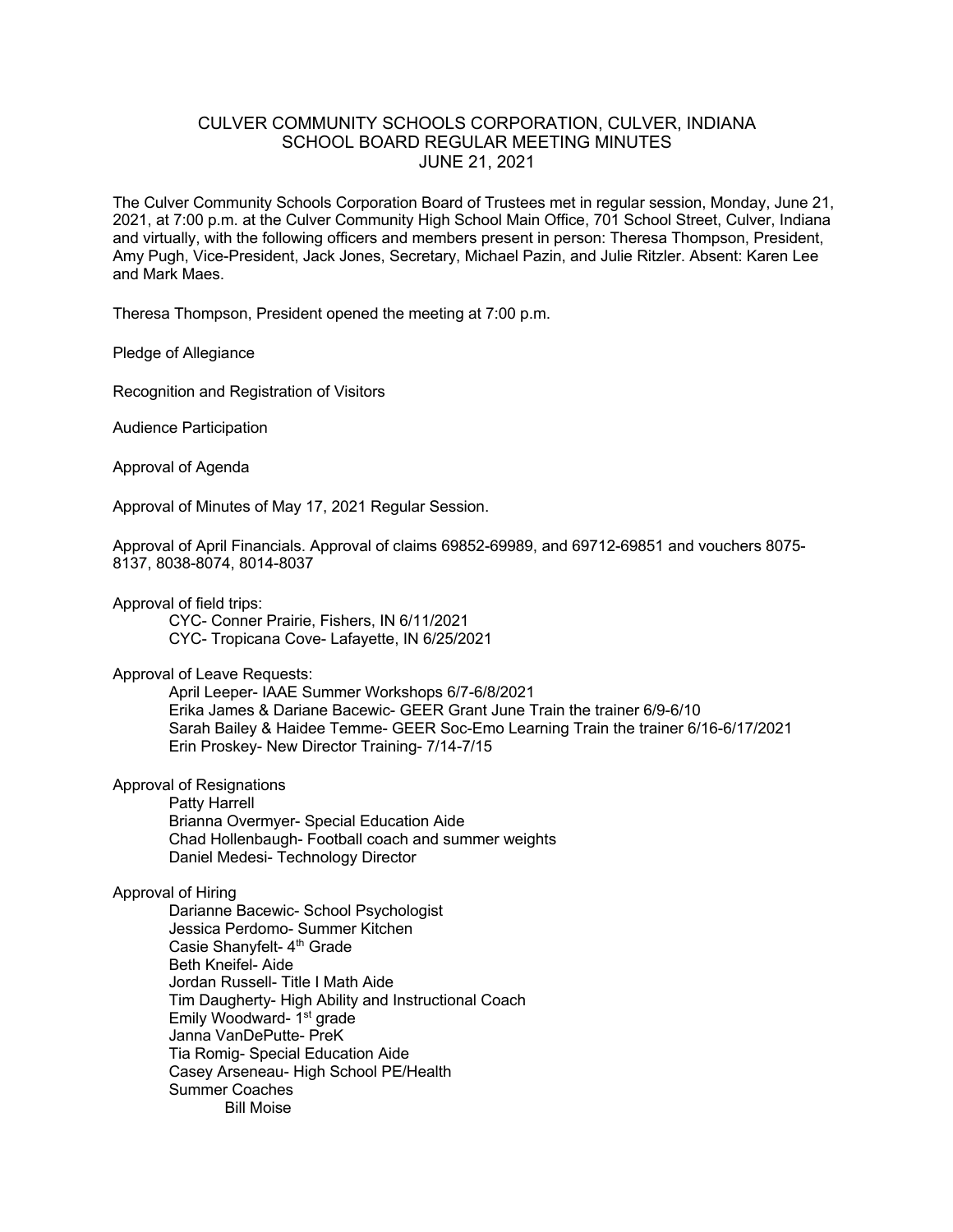Jessica McCuen

Contract Change

184 days to 158 days- Megan DeVore

Staff Evaluation Reports

**Donations** Gift of Warmth to Cavs Mart- \$2,000

Motion was made by Amy Pugh to approve consent items and was seconded by Julie Ritzler. Motion passed five (5) ayes and no (0) nayes.

Discussion/Action Items:

A motion was made by Jack Jones to approve Resolution 2021-6 Fund Transfers. Motion was seconded by Amy Pugh. Motion passed five (5) ayes and no (0) nayes.

A motion was made by Julie Ritzler to approve Resolution 2021-7 Electronic Means of Communication for Board Meetings and was seconded by Amy Pugh. Motion passed five (5) ayes and no (0) nayes.

A motion was made by Jack Jones to approve Summer School Programs and was seconded by Mike Pazin. Motion passed five (5) ayes and no (0) nayes.

A motion was by Amy Pugh to approve Return to Learn Plan 2021-22 School Year and was seconded by Mike Pazin. Motion passed five (5) ayes and no (0) nayes.

A motion was made by Jack Jones to approve MOU with Bowen Center and was seconded by Amy Pugh. Motion passed five (5) ayes and no (0) nayes.

A motion was made by Julie Ritzler to approve MOU with Four County Counseling Center and was seconded by Jack Jones. Motion passed five (5) ayes and no (0) nayes.

A motion was made by Amy Pugh to approve the 2% raise for all classified employees and was seconded by Mike Pazin. Motion passed five (5) ayes and no (0) nayes.

A motion was made by Julie Ritzler to approve the Wage and Benefit Schedule for Support Staff as presented and was seconded by Jack Jones. Motion passed five (5) ayes and no (0) nayes.

A motion was made by Jack Jones to approve the Business Manager/Treasurer 2021-22 Contract and was seconded by Amy Pugh. Motion passed five (5) ayes and no (0) nayes.

First Read of Policies Volume 33.2

A motion was made by Jack Jones to approve the Reading Series Adoption for Elementary and was seconded by Amy Pugh. Motion passed five (5) ayes and no (0) nayes.

A motion was made by Amy Pugh to approve Emily Schouten as Trustee for Fulton County Library and was seconded by Jack Jones. Motion passed five (5) ayes and no (0) nayes.

A motion was made by Amy Pugh to approve Asset Control Solutions INC conducting a fixed assets audit for the corporation and was seconded by Mike Pazin. Motion passed five (5) ayes and no (0) nayes.

A motion was made by Julie Ritzler to approve Premier Painting to complete the capital project of painting and was seconded by Jack Jones. Motion passed five (5) ayes and no (0) nayes.